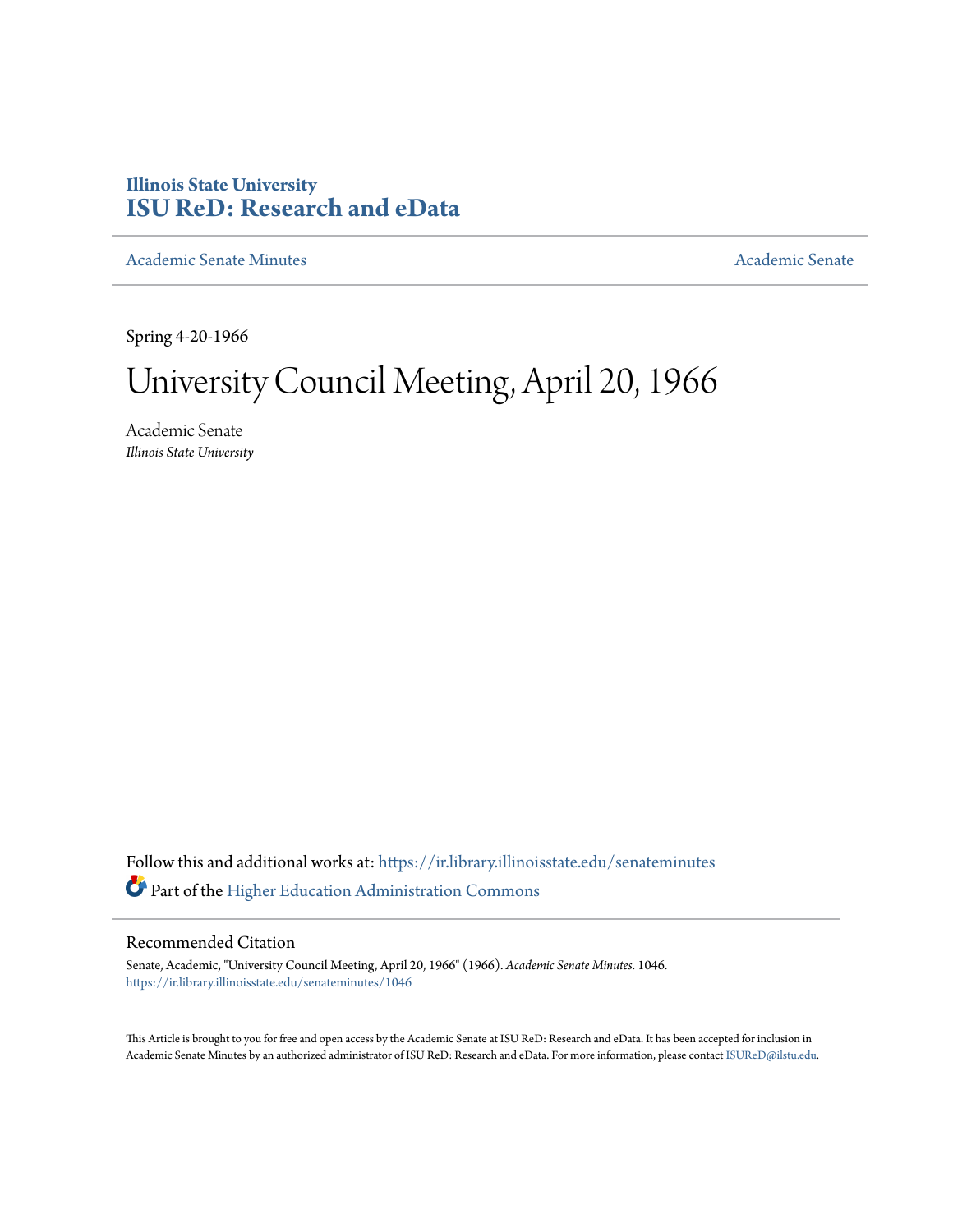## MINUTES OF THE UNIVERSITY COUNCIL (Not approved by the Council)

#### Date: April 20, 1966

Members Pre sent

..\_\_\_\_,

- 1. Ferman Bishop
- 2 Robert Bone
- 3 George Drew
- 4. Claude Dillinger
- 5. John Ferrell
- 6 Warren Harden
- 7. Eric Johnson
- 8. Lewis Legg

## CALL TO ORDER

- 9. Warren Perry
- 10 . Don Prince
	- 11 . Mary Rozum
	- 12. Stanley Shuman
	- 13 Eunice Speer
	- 14. David Sweet
	- 15. Charles White

The meeting was called to order by Chairman Harden at 7:15 p.m. in the Faculty Lounge of Hovey Hall.

## DISCUSSION OF MINUTES OF APRIL 11, 1966

Mr. Drew moved that the amendment made by David Sweet on page 1 of t minutes for April 11, 1966 ,be corrected to read as follows:  $\mathbb{Z}$ 

"and that the present Directors of the corresponding divisions shall serve as heads of the new departments until the end of the academic year 1966-67 prior to which time, the Dean of the Faculty shall conduct an evaluation of the heads among the members of their respective departments and shall take a vote of confidence among the staff by secret ballot. "

Mr. Legg seconded the motion .

The voting was as follows:

#### Voting "Yes"

#### Voting "No"

1. Drew, George

- 1. White, Charles
- 2 . Sweet, David
- 3 . Shuman, Stanley
- 4. Rozum, Mary
	- 5 . Perry, Warren
	- 6. Legg, Lewis
	- 7. Johnson, Eric
	- 8. Harden, Warren
	- 9. Ferrell, John
- 10. Dillinger, Claude

## Abstaining

1. Speer, Eunice 2 . Bishop, Ferman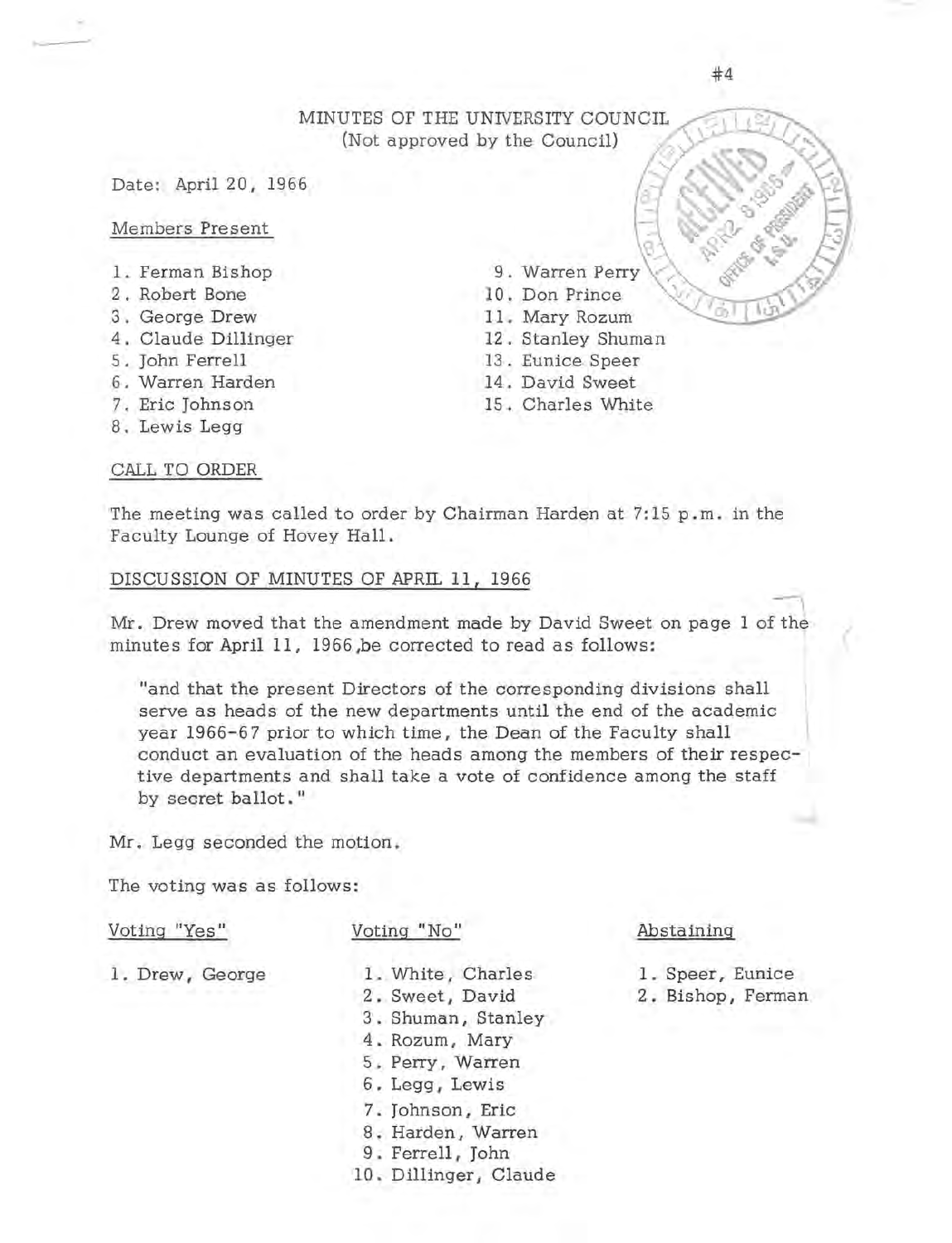The motion was defeated by a vote of 10 to 1.

#### APPROVAL OF MINUTES

Dean Dillinger moved that the minutes of March 16, March 30, and April 11, 1966, be approved as distributed to the faculty. Mr. Perry seconded the motion, which carried as a result of a voice vote.

#### REPORT ON TEACHER EVALUATION

Mr. Drew reported on the work of the joint committee consisting of members from the Council and representatives of the Student Senate concerning teacher evaluation. He indicated that the group was in favor of using a standardized instrument such as the one designed by Remmers and Elliot and recommended that a Student-Faculty Board be set up to conduct the proposed evaluation of faculty members.

Mr. Drew moved that the Council recommend to the President that a Student-Faculty Board be created to conduct an evaluation of the teaching at Illinois State University. Dean Dillinger seconded the motion.

The voting was as follows:

## Voting "Yes"

#### Abstaining

1. Speer, Eunice

*I* 

1. White, Charles

- 2 . Sweet, David
- 3 . Shuman, Stanley
- 4 . Rozum, Mary
- 5. Perry, Warren
- 6. Legg, Lewis
- 7. Johnson, Eric
- 8. Harden, Warren
- 9. Ferrell, John
	- 10 . Drew , George
	- 11. Dillinger, Claude
	- 12. Bishop, Ferman

The motion carried .

#### PROPOSAL FOR SENIOR SKIP DAY

Mr. White moved that the University Council endorse Bill 22 passed by the Student Senate on February 22, 1966, and that the Dean of the Faculty be empowered to implement it. Dean Dillinger seconded the motion.

The voting was as follows: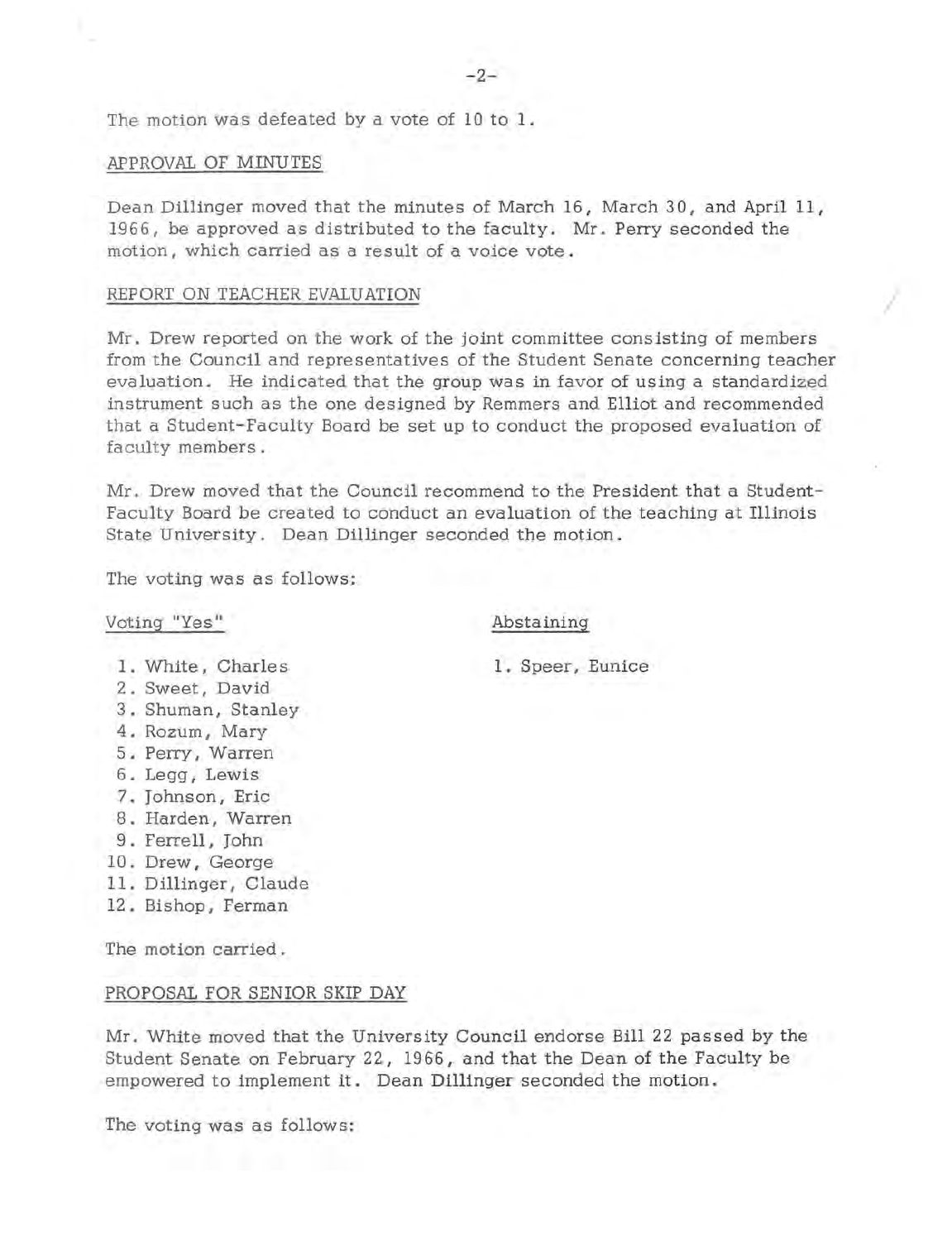## Voting "Yes"

- 1. White, Charles
- 2 . Sweet, David
- 3 . Speer, Eunice
- 4. Shuman, Stanley
- 5 . Rozum , Mary
- 6. Perry, Warren
- 7. Legg, Lewis

The motion carried .

9. Harden, Warren 10. Ferrell, John 11. Drew, George 12. Dillinger, Claude 13. Bishop, Ferman

9 . Harden, Warren 10. Ferrell, John 11. Drew, George 12. Dillinger, Claude 13 . Bishop, Ferman

## POLICIES CONCERNING UNIVERSITY-SPONSORED INSTRUCTIONAL TELEVISION MATERIALS

The chairman reminded the members of the Council that the group had taken the position in November, 1965, that the Heads of the Departments and the Dean of the Faculty could work out details relating to the topic under discussion.

Mr. Sweet moved that whenever a University Policy Statement for Instructional Television is created that it be communicated to the University Council. Mr. Johnson seconded the motion.

The voting was as follows:

#### Voting "Yes"

- 1. White, Charles
- 2 . Sweet, David
- 3 . Speer, Eunice
- 4. Shuman, Stanley
- 5. Rozum, Mary
- 6. Perry, Warren
- 7. Legg, Lewis
- 8. Johnson, Eric

The motion carried.

#### REPORT OF THE PARKING BOARD

Mr. Canning outlined the problems involved in hearing appeals and assigning faculty parking. He proposed general permits to be issued to the faculty and that a registration fee of \$5. 00 be required of students and \$10. 00 for the faculty. The revenue would be used to deve1op lots on a temporary basis and purchase land for permanent parking.

Mr. Harden asked the Parking Board to return in May.

-3-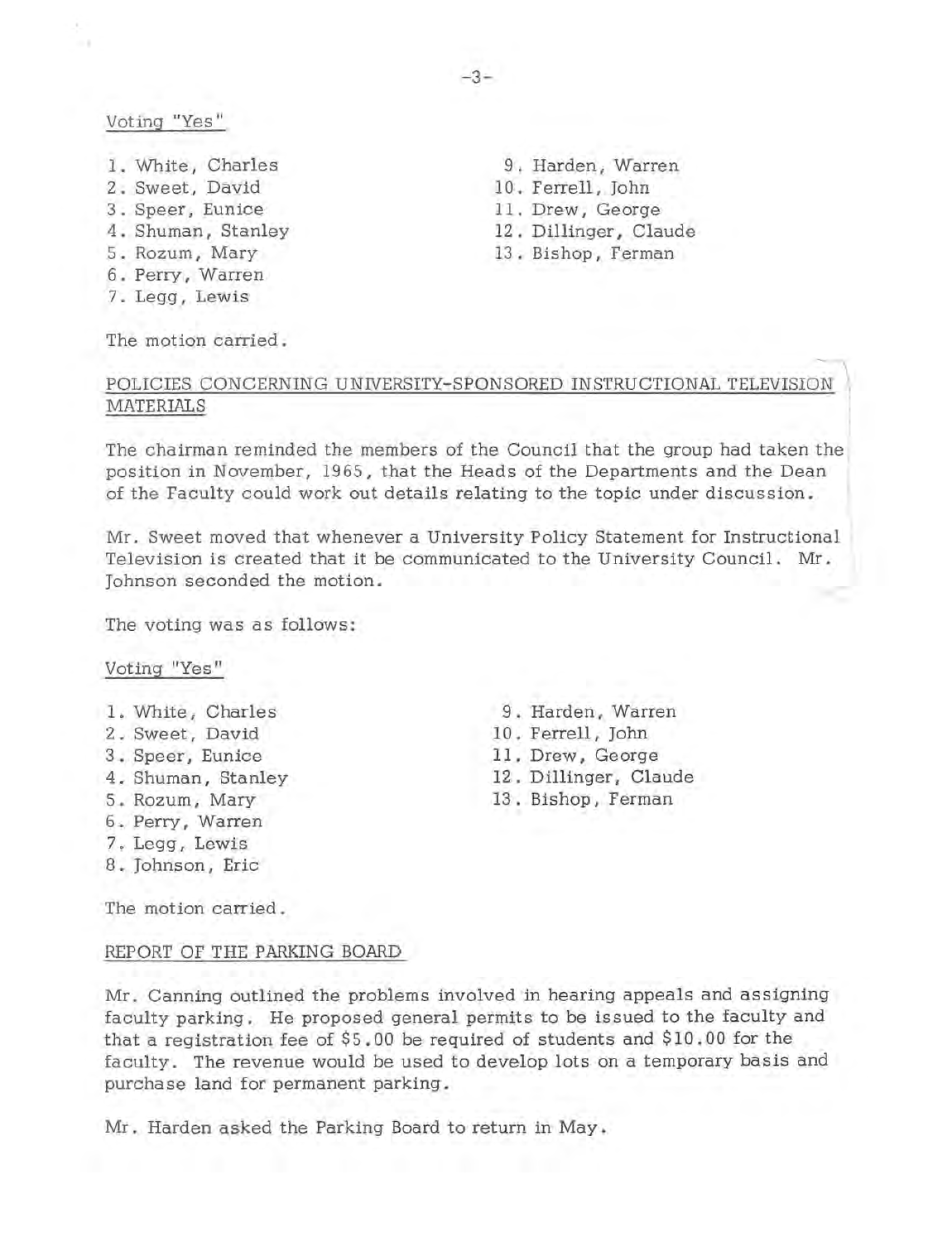## PLACEMENT OF THE DEPARTMENT OF PSYCHOLOGY

A copy of the questionnaire which was recently sent by Mr. Harden to all psychologists on the campus and a summary of the responses were distributed among the Council members. A letter expressing President Bone's opinion concerning the placement of the Department of Psychology was read by Mr. Harden.

Mr. Sweet moved that the Council take a ten minute recess. Mr. Perry seconded the motion. The motion carried as a result of a voice vote.

Mr. Drew moved to suspend the rules of order concerning any decision in respect to the Department of Psychology. Miss Speer seconded the motion.

The voting was as follows:

#### Voting "Yes"

- 1. White, Charles
- 2 . Speer, Eunice
- 3. Shuman, Stanley
- 4. Rozum, Mary
- 5 . Prince , Don
- 6. Perry, Warren
	- 7. Legg, Lewis
	- 8 . Johnson, Eric
	- 9 . Harden, Warren
	- 10. Ferrell, John
	- 11 . Drew, George
	- 12. Dillinger, Claude

The motion carried by a vote of 12 to 2.

Mr. Drew moved that a Department of Educational Psychology be established in the College of Education. Courses currently taught in the areas of measurement and statistics, guidance and counseling, human growth, and education! psychology should be placed there. Faculty would have the option of joint appointments between the Departments of Educational Psychology and Psychology and would vote in the department where a majority of their load is assigned. Miss Speer seconded the motion.

The voting was as follows:

## Voting "No"

1. Sweet, David 2 . Bishop, Ferman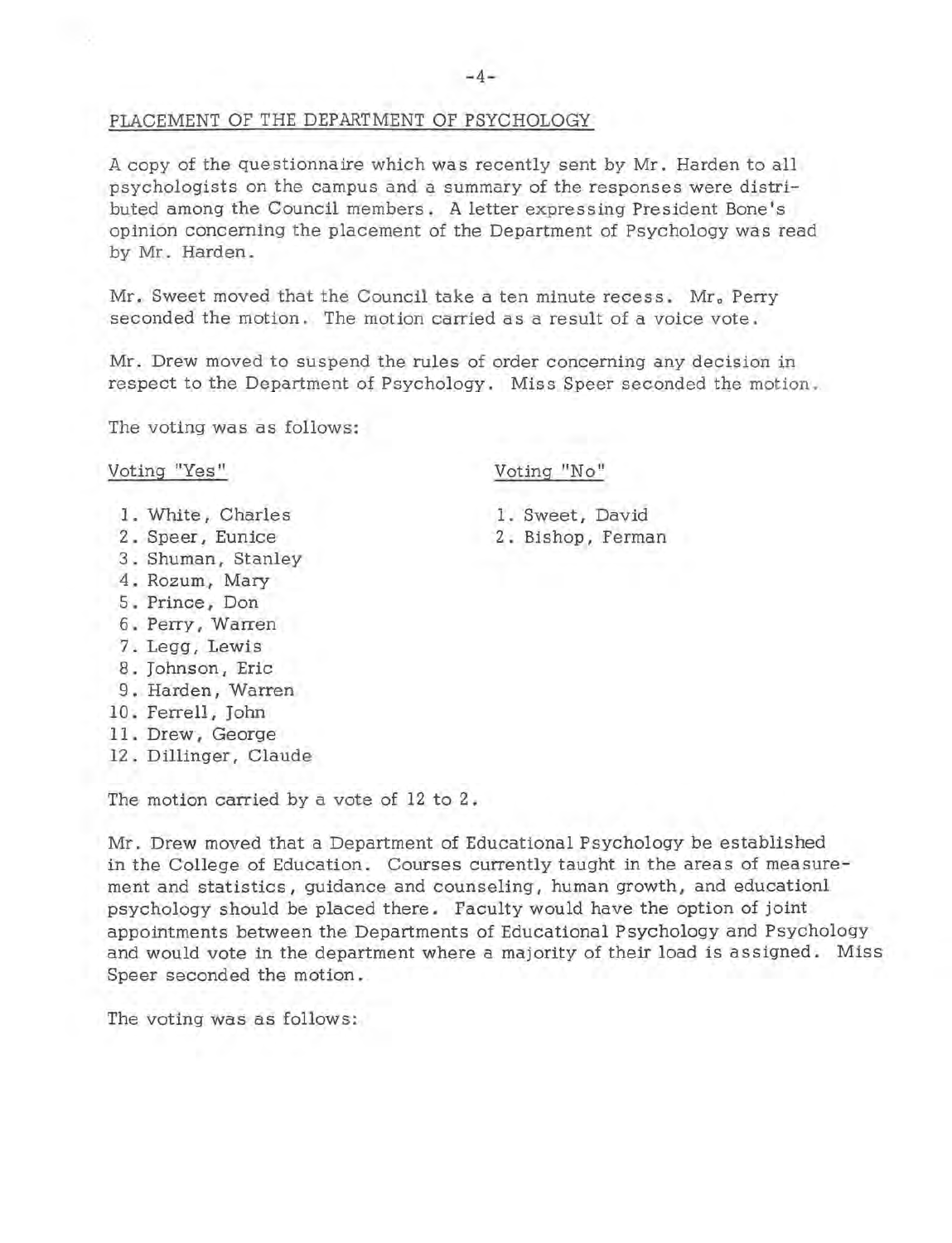## Voting "Yes"

- 1. Speer, Eunice
- 2. Rozum, Mary
- 3 . Prince, Don
- 4. Perry, Warren
- 5. Legg, Lewis
- 6. Drew, George

## Voting "No"

**1.** White, Charles 2 . Sweet, David 3 . Shuman, Stanley 4. Johnson, Eric 5 . Harden, Warren 6. Ferrell, John 7. Dillinger, Claude 8. Bishop, Ferman

The motion was defeated by a vote of 8 to 6.

## DEPARTMENTAL APT COMMITTEE MEMBERSHIP

Mr. Shuman moved that for the next academic year, the composition of the departmental APT Committees shall be determined by the regular voting members of the departments and may include non X'd members so long as 3/ 4 's of the regular voting members of the department are in favor of inclusion of non X'd members on their departmental APT Committees. The motion was seconded by Mr. Bishop.

Mr. Legg moved that the following statement be substituted for Mr. Shuman's previous motion. It reads:

"if a majority of the members within a department who are X'd for APT<br>Committee nurreces with in formula in the Contract of Committee nurreces with in the contract of the Contract o Committee purposes vote in favor of those who hold rank in that depart- *cl·~{)*  ment but are X'd elsewhere, then they will be permitted to vote and serve on the departmental APT Committee for the year 1966-67."

Mr. Perry seconded the motion.

The voting was as follows:

#### Voting "Yes"

- 1. White, Charles
- 2 . Sweet, David
- 3 . Speer, Eunice
- 4 . Rozum, Mary
- 5 . Prince , Don
- 6 . Perry, Warren
- 7. Legg, Lewis
- 8. Johnson, **Eric**
- 9. Ferrell, **John**
- 10. Drew, George
- 11. Dillinger, Claude
- 12. Bone, Robert

## Voting "No"

- 1. Shuman, Stanley
- 2 Harden, Warren
- 3 . Bishop, Ferman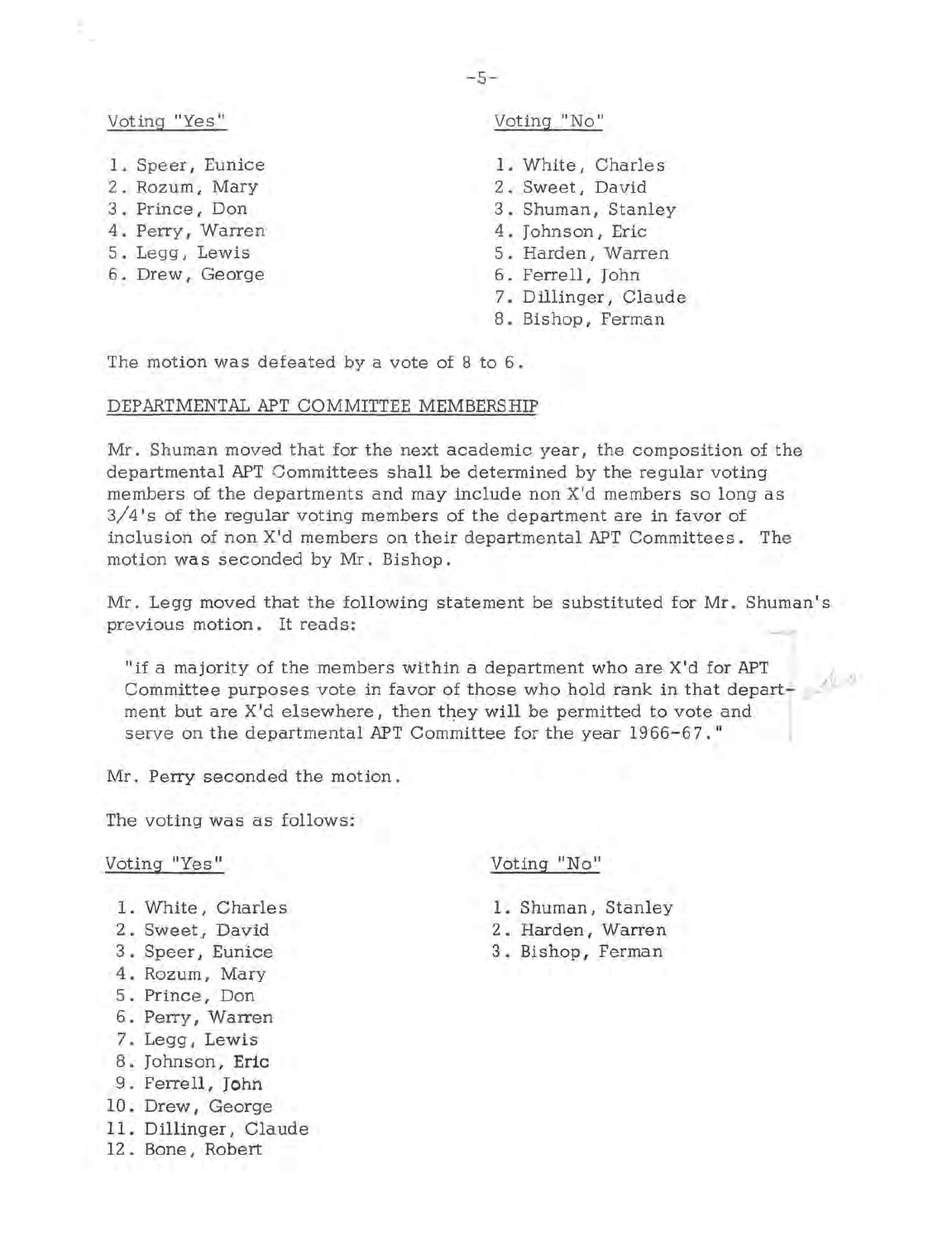The motion carried by a vote of 12 to 3.

## COMMITTEE ON DISMISSAL PROCEDURES FOR FACULTY MEMBERS

Miss Cavanagh, chairman, presented the report for her committee. President Bone suggested that the members of the Council send comments or suggestions to the committee and that a revised statement be presented at the May meeting of the Council. Mr. Harden asked that Miss Cavanagh and her committee appear before the Council in May with the revised copy of their report.

## STATE PLAN FOR THE STRUCTURE FOR ADMINISTERING AND COORDINATING HIGHER EDUCATION

After some discussion, Mr. Sweet suggested that a committee of three be selected by the chairman to compose a statement concerning this matter by Monday, April 25, 1966. The Council was in agreement with Mr. Sweet's suggestion.

## ELECTION OF MEMBERS FOR STANDING COMMITTEES

- Committee on Appointment, Promotion, and Tenure (four-year term) Hermanowicz, Henry
- Committee on Committees (one-year term) Perry, Warren

Student Union Board (two-year term) Russell, Elizabeth The Council agreed to extend Paul Brand's term for another year in order to insure continuity.

Elections Committee (three-year term) Rozum, Mary

Joint Faculty Policy Committee (three-year term) Egelston, Elwood

Action was deferred on the Building Committee and the Committee of Nine because of the reorganization of the University.

#### FACULTY GOVERNMENT STUDY COMMITTEE

Mr. Sweet distributed copies of the Faculty Government Study Committee report. He introduced the following sections: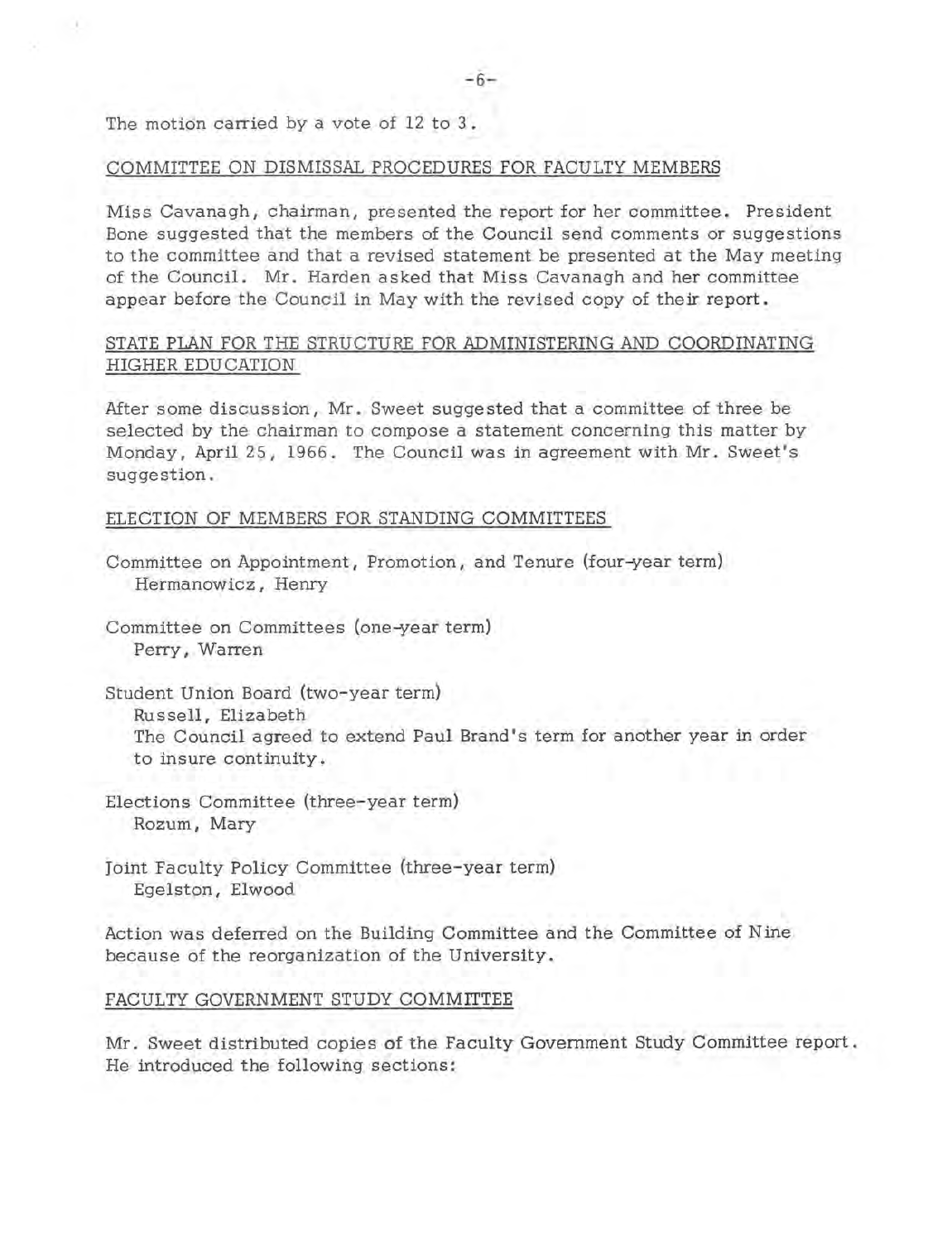Summary of the Revisions (Not all changes are included in the list . } on page 3 Additional Recommendations Without Changing the By-Laws on page 5 Proposed By-Laws on page 7 Present By-Laws on page 13 Analysis of Proposals on page 19 Resume on page 30

Mr. Sweet outlined the following procedure as required in the present By-Laws for the proposed By-Laws to be adopted.

- 1. The amendments are presented in writing to the Council by the committee.
- 2. The Council distributes the proposals to the faculty members by means of the Council minutes.
- 3. A discussion of the report is held by the Faculty at a special meeting on Tuesday, May 3, 1966.
- 4. The Faculty votes on the proposals at a regular faculty meeting on Tuesday, May 10, 1966.

Mr. Sweet moved that when the present Council meeting is adjourned, that it be resumed on Monday, April 25, 1966, at 7: 15 p. m. in the Lounge of Hovey Hall. President Bone seconded the motion. The motion carried as a result of a voice vote.

## APPEALS IN TERMS OF VOTING FOR DEANS AND DEPARTMENT HEADS \

The Council dee ided to handle appeals in the following manner. If a majority of the members within a department who are X'd for APT Committee purposes vote in favor of those who hold rank in that department and are X'd elsewhere, then they can vote during the year 1966-1967 in elections for the dean and the department head which are of concern to that department.

## SELECTION OF DEPARTMENT HEADS

.. ,•

Dean Dillinger proposed that the chairman of the committee described on page 1 under 2 (d} of the "Procedures Used in Selecting Department Heads" be appointed by the President after the University Council chooses the members specified in  $2$  (a),  $2$  (b), or  $2$  (c) on page 1 and before the departments elect their members. The members of the Council agreed by general consent to the change.

## DEPARTMENT OF PSYCHOLOGY

President Bone moved that a committee be named to look into the question of dual appointments, dual listings, programs in educational psychology, guidance and counseling, and similar areas which must be planned by the College of Education. The committee is to be chosen by the chairman of the Council, the Dean of the Faculty, and the President. Mr. Sweet seconded the motion.